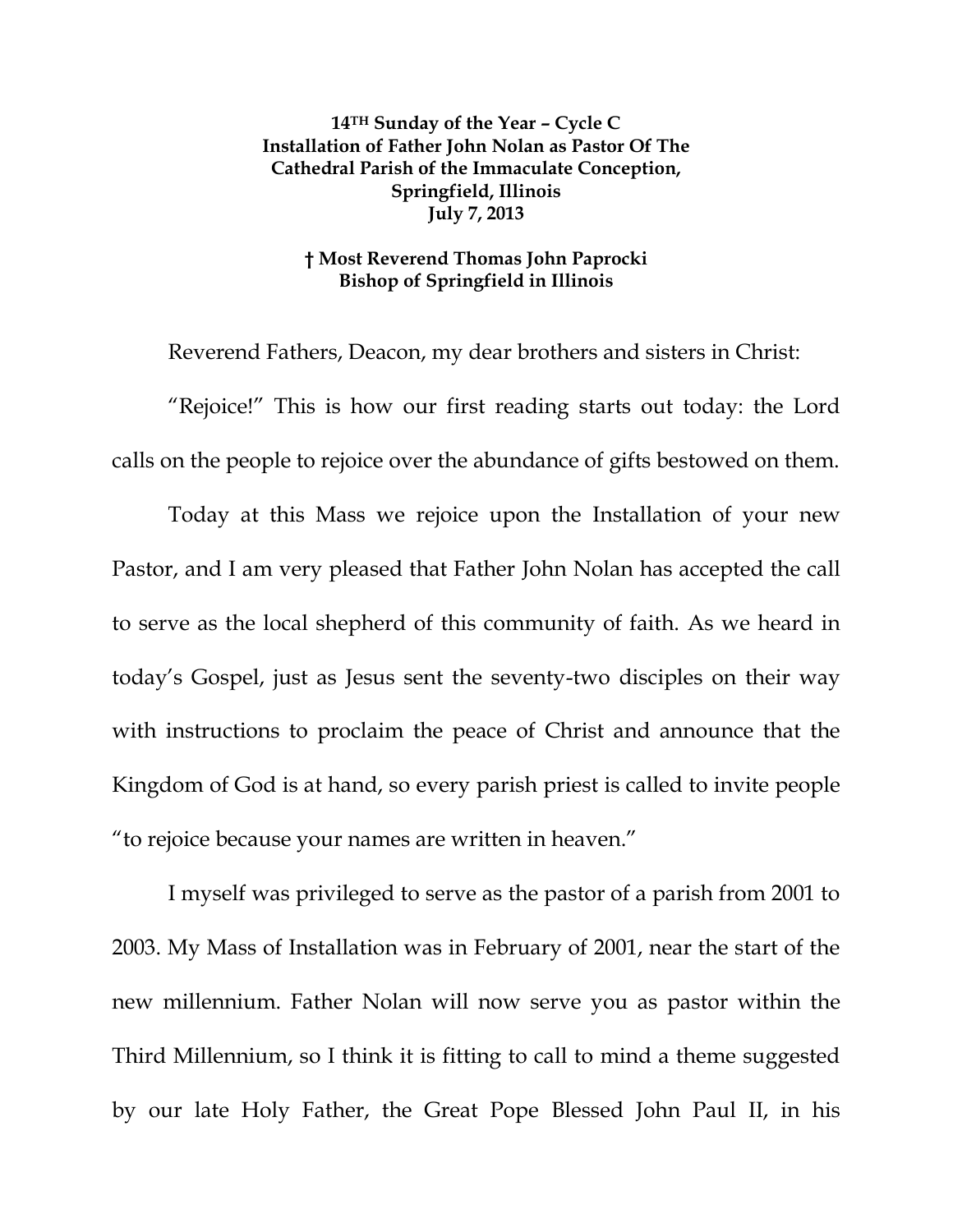Apostolic Letter, *NOVO MILLENNIO INEUNTE*, "On entering the New Millennium," which I quote as follows (nos. 30-31): "First of all, I have no hesitation in saying that all pastoral initiatives must be set in relation to *holiness*. . . . To ask catechumens: 'Do you wish to receive Baptism?' means at the same time to ask them: 'Do you wish to become holy?' It means to set before them the radical nature of the Sermon on the Mount: 'Be perfect as your heavenly Father is perfect' (*Mt* 5:48)".

Pope John Paul II used to send a letter every year to all the priests of the Church on the occasion of Holy Thursday. In 2001, he wrote this to his priests:

"At this time, I am thinking of the work you do every day, work that is often hidden and, without making headlines, causes the kingdom of God to advance in people's minds and hearts. I want you to know of my admiration for this ministry, discreet, tenacious and creative, even if it is sometimes watered by those tears of the soul which only God sees and 'stores in his bottle.' Your ministry is all the more admirable when it is tested by the resistance of a widely secularized environment, which subjects priestly activity to the temptations of fatigue and discouragement. You well know that such daily commitment is precious in the eyes of God.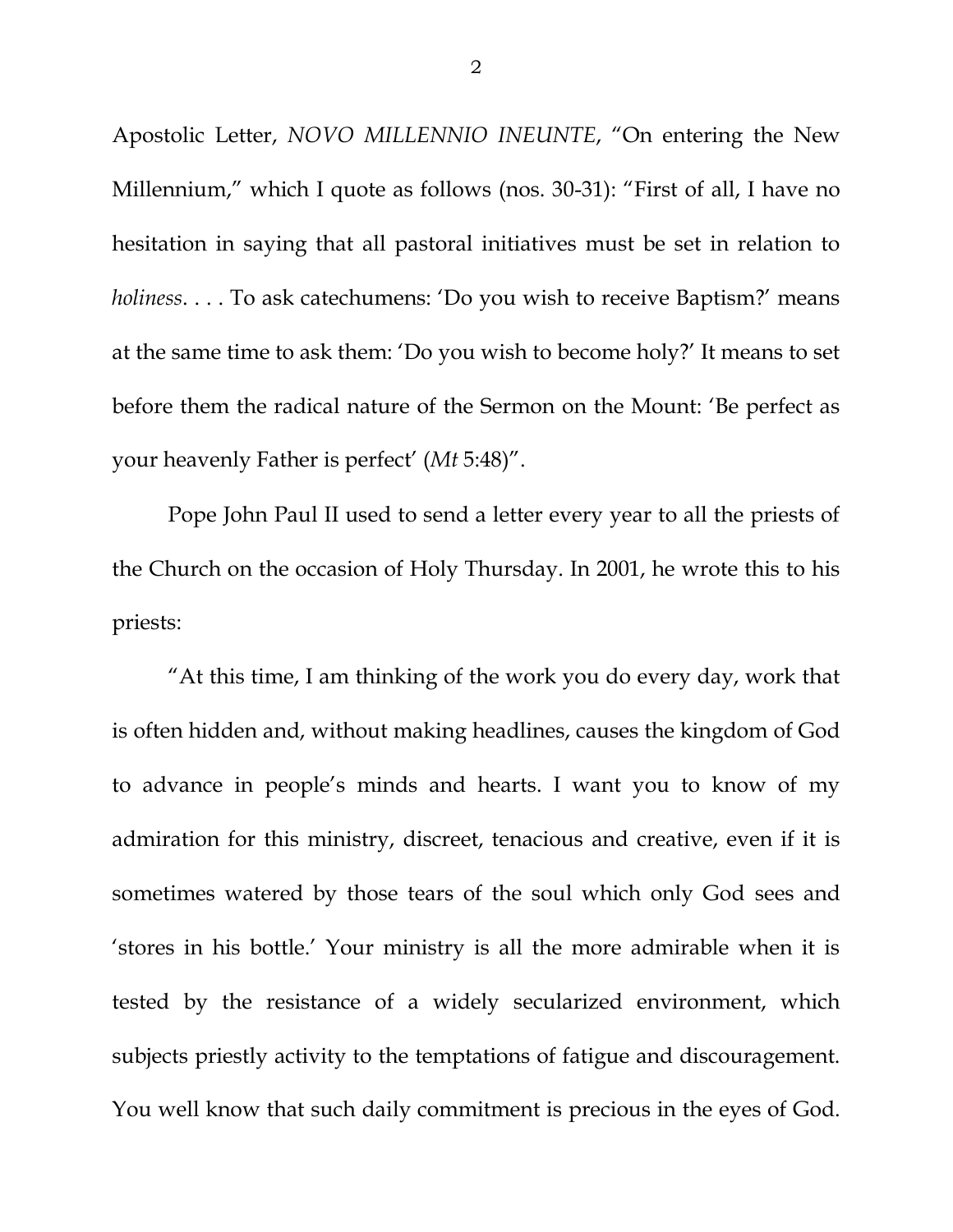At the same time, I wish to echo the voice of Christ who continually calls us to deepen our relationship with him. 'Behold, I stand at the door and knock' (Rev. 3:20)."<sup>1</sup> Referring to his Apostolic Letter that I mentioned earlier, the Pope continued, "In *Novo Millennio Ineunte* I indicated the commitment to holiness as the first element of all wise pastoral 'planning.' It is the basic task of all believers, so how much more it must be for us!"<sup>2</sup>

For a diocesan priest, I believe the keys to holiness are found in the promises of celibacy, obedience and the daily praying of the Liturgy of the Hours, the promises we made when we were ordained. The *Program of Priestly Formation* (5<sup>th</sup> edition), approved by the Holy See for the training of priests in the United States, says that "celibacy cultivates the evangelical motivations for embracing this [priestly] commitment and way of life: the undivided love of the Lord, the spousal love for the Church, apostolic availability, and the witness to God's promises and kingdom." Obedience "must be characterized by the willingness to hear God who speaks through his Word and through His Church and to answer His call with generosity. It is also a surrender of one's own will for the sake of the larger mission. In this regard, [priests] must develop a growing and deepening solidarity with Church teaching so as to be able to present that teaching with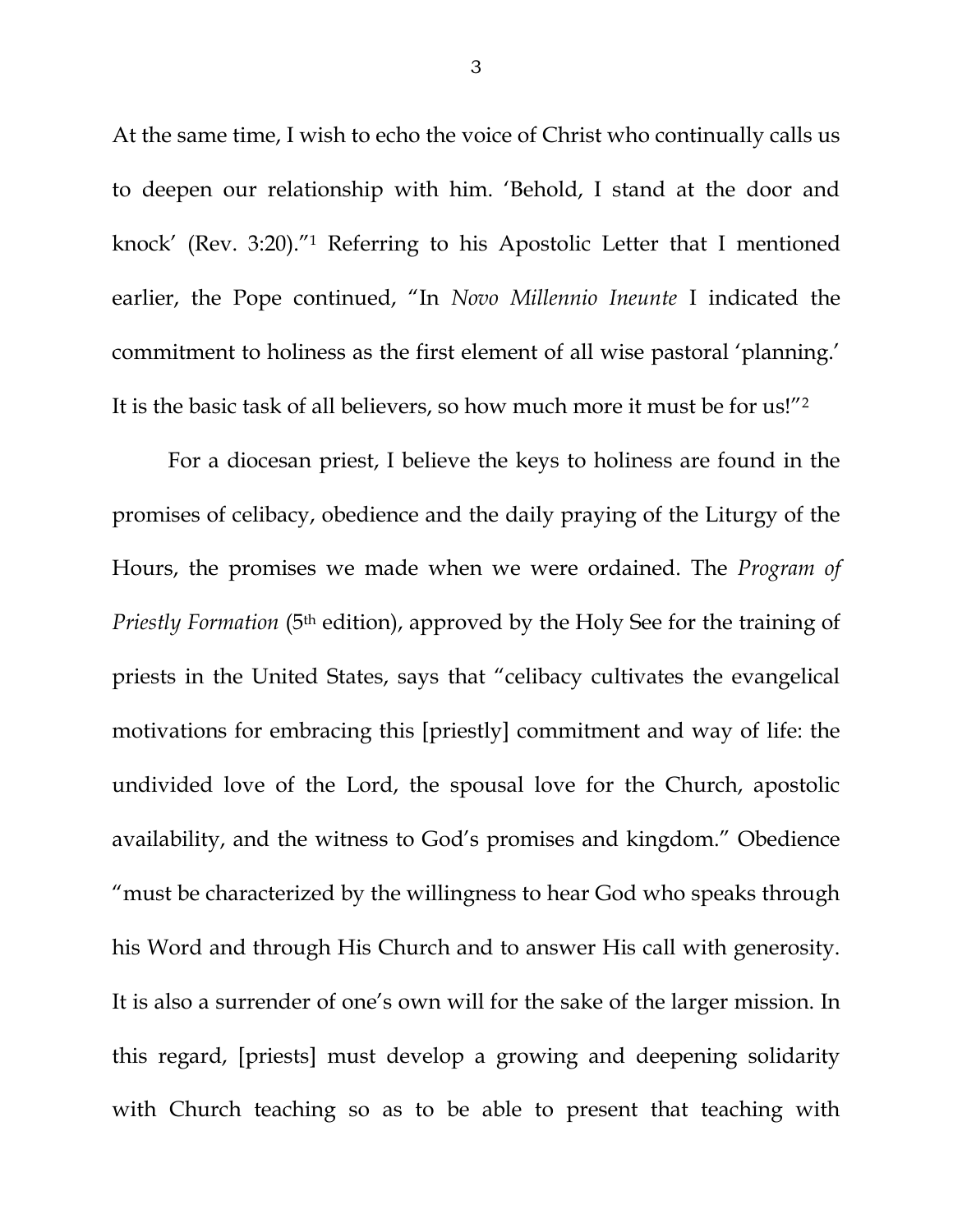conviction—having appropriated it as true—and a solidarity with ecclesiastical leadership to strengthen and sustain Church unity." Through the daily praying of the Liturgy of the Hours, also known as the Breviary or Divine Office, priests "pray with the Church and for the Church. They unite themselves with the body of Christ in unceasing praise and petition." This is a "lifelong ministry" to "pray on behalf of the whole Church. It also cultivates a mind and heart attuned to the whole Body of Christ, its needs, its sufferings, its graces, and its hopes" (n. 110).

If any one of these three pillars of priestly spirituality is neglected, the necessary support for priestly identity and mission is weakened. That is why it is also essential to strengthen these supports through regular spiritual direction with a wise and holy spiritual director and by participation in an annual retreat. This is not all that is needed for a priest's holiness, but the other elements necessary for his holiness are also essential for lay people as well.

The practical steps on the path to holiness applicable to all the Christian faithful involve following a basic plan of life. Some of these steps require daily application, such as praying a Morning Offering at the beginning of the day, the Angelus at 12:00 and 6:00 o'clock, grace before

4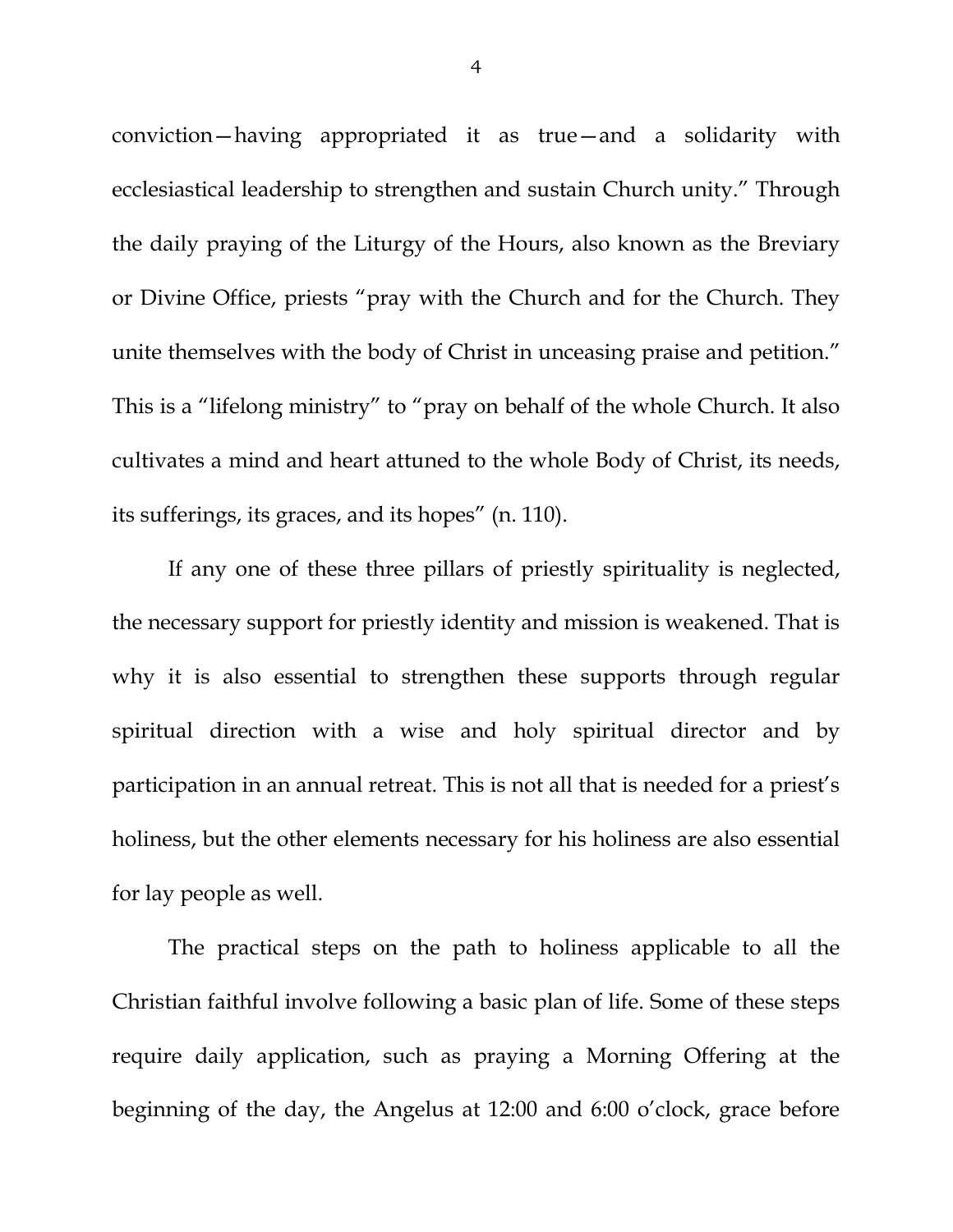meals, an examination of conscience, an act of contrition and a prayer of thanksgiving at bedtime. Praying the Rosary, doing acts of penance, giving to charity and reading the Bible and other spiritual books should be done on a regular basis, if not daily. Everyone must participate in Mass and receive the Holy Eucharist at least once a week on Sunday to be nourished in the faith and strengthened in the bonds of communion with the Body of Christ, but many people attend Mass every day, especially during Lent, in order to obtain its bountiful graces and support for daily life. In my opinion, going to the Sacrament of Penance to confess and be absolved of our sins is something that we should do at least monthly to be reconciled with God and with His Church. I say "we" because I do not prescribe a spiritual remedy that I do not take myself, and even bishops must acknowledge their sinfulness and beg for God's mercy.

The path to holiness does not stop with specifically religious and spiritual activities, but extends into our daily lives at home, at school and at work. While the "universal call the holiness" was highlighted at the Second Vatican Council, St. Frances de Sales wrote almost 400 years ago in his classic spiritual masterpiece, *The Introduction to the Devout Life*, that holiness is possible in all walks of life, under any circumstance and at all times.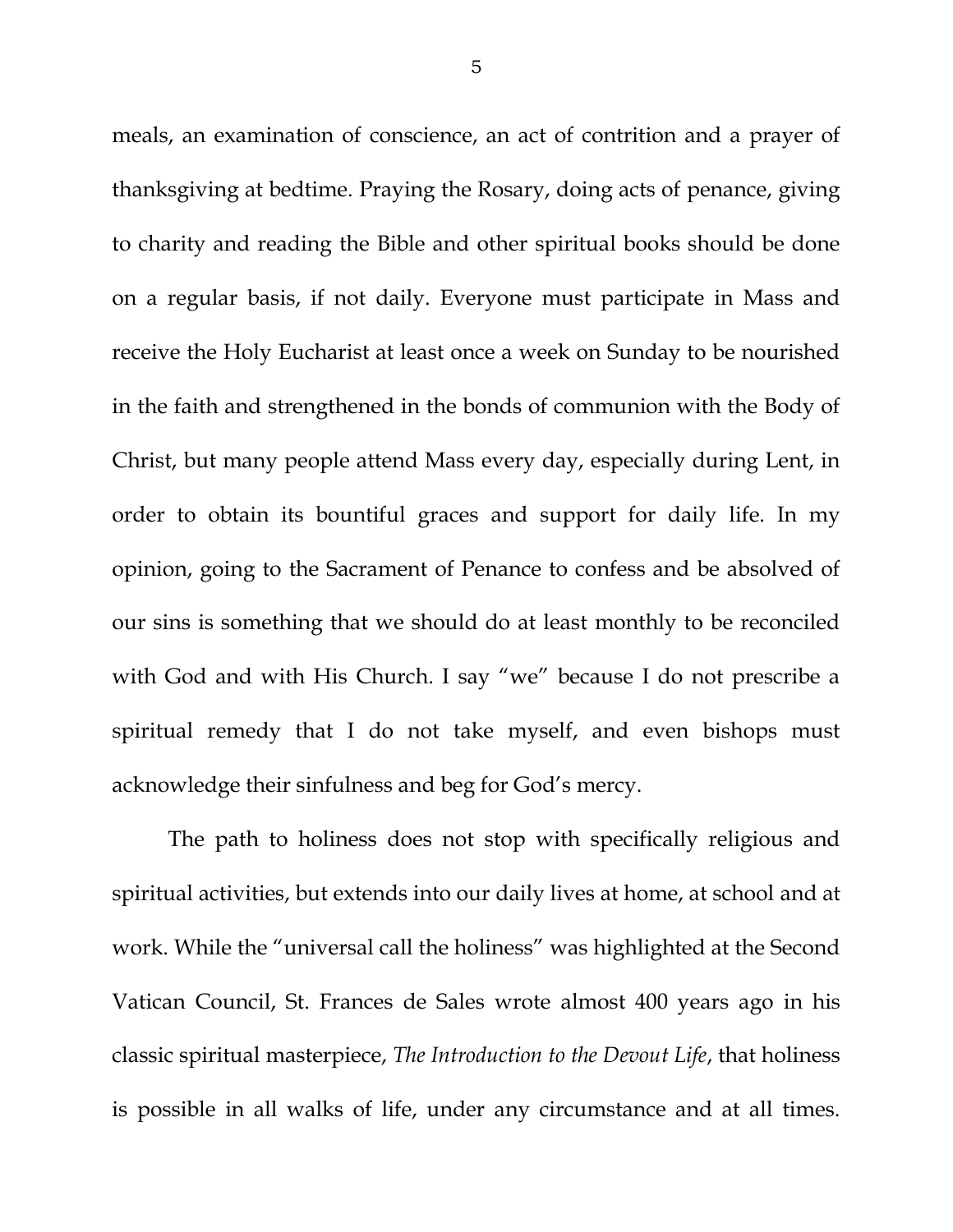Whatever the tasks we have to perform in the world we are all called to be saints. Holiness is not the prerogative of the monks, nuns and parish priests, but of all. Everyone is called to live a life of holiness. Every human being is called to enter into living, loving and vibrant relationship with God, each according to his or her status in life.

In his homily at the Chrism Mass this past March in St. Peter's Basilica, Pope Francis said, "Dear lay faithful, be close to your priests with affection and with your prayers, that they may always be shepherds according to God's heart. Dear priests, may God the Father renew in us the Spirit of holiness with whom we have been anointed. May he renew his Spirit in our hearts, that this anointing may spread to everyone, even to those 'outskirts' where our faithful people most look for it and most appreciate it. May our people sense that we are the Lord's disciples; may they feel that their names are written upon our priestly vestments and that we seek no other identity; and may they receive through our words and deeds the oil of gladness which Jesus, the Anointed One, came to bring  $\text{us.}^{"3}$